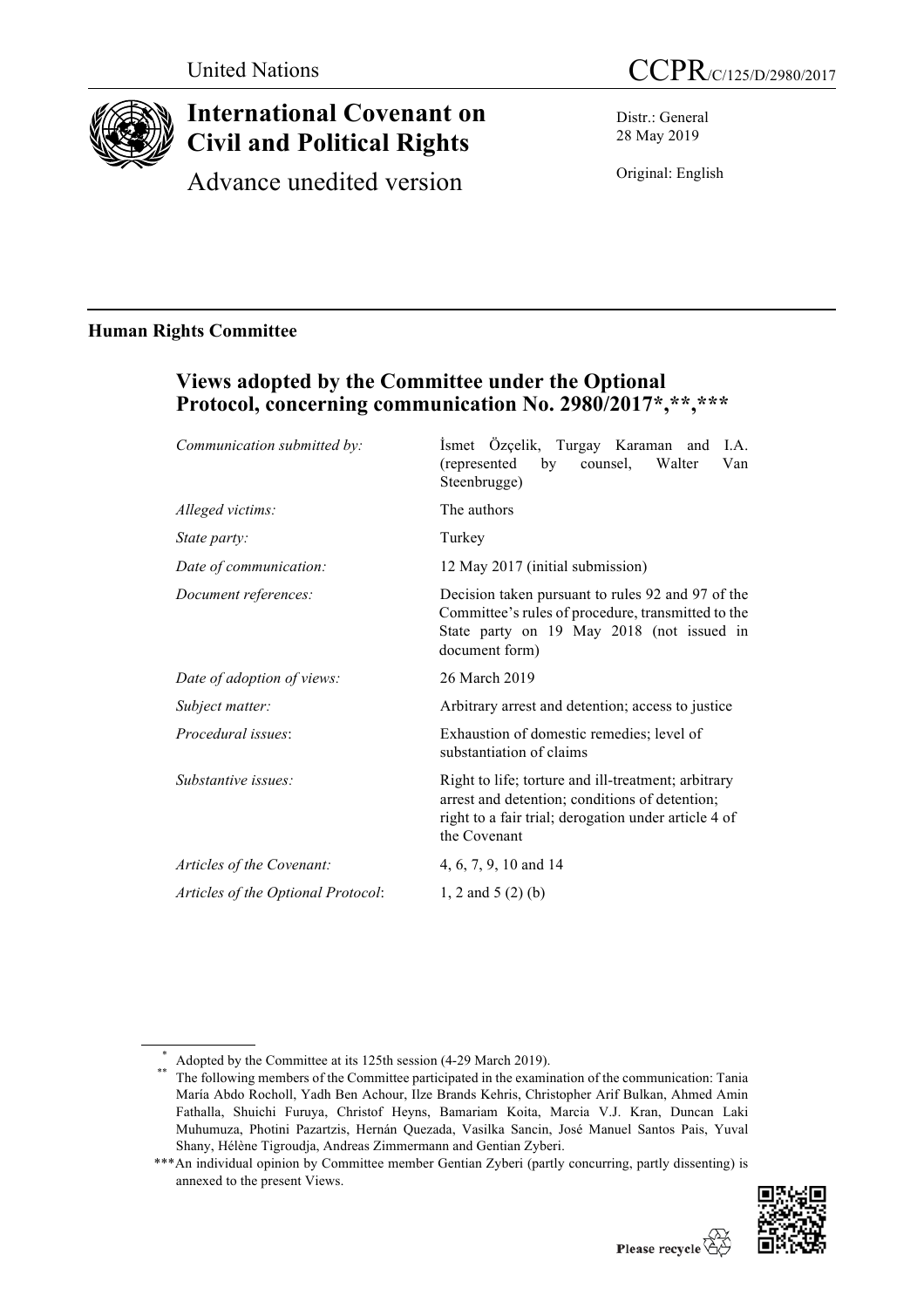1.1 The authors of the communication are İsmet Özçelik, Turgay Karaman and I.A., nationals of Turkey born in 1959, 1974 and 1978, respectively. The authors were removed from Malaysia to Turkey on 12 May 2017. They claim a violation of their rights under articles 6, 7, 9, 10 and 14 of the Covenant. The Optional Protocol entered into force for the State party on 24 February 2007. The authors are represented by counsel, Mr Walter Van Steenbrugge. The State party gave notice to the Secretary-General of a derogation under article 4 of the Covenant on 2 August 2016. On 9 August 2018, the State party notified the Secretary-General that the State of Emergency had ended as of 19 July 2018 and that the derogation had been terminated accordingly.

1.2 In the initial complaint of 12 May 2017, family members of the authors claimed that the authors were being held in incommunicado detention at an unknown location in Turkey and were at risk of being subjected to torture. <sup>1</sup> They requested the Committee to issue interim measures consisting of a request to the State party to ensure that they were not arbitrarily detained or tortured pending the examination of their complaint by the Committee. On 19 May 2017, pursuant to rule 92 of its rules of procedure, the Committee, acting through its Special Rapporteur on new communications and interim measures, requested the State party to take all necessary measures to confirm the authors' whereabouts and to put them immediately under the protection of the law; to officially inform the Committee, and the authors' family and representatives of their whereabouts; to take all measures necessary to enable the authors to be in contact with their relatives; to promptly bring the authors before a judge and give them access to a lawyer of their choice.

1.3 On 31 October 2017, the Committee, acting through its Special Rapporteur on new communications and interim measures, rejected the State party's request to lift interim measures. The Committee requested that the State party take all measures necessary to promptly bring the authors before a judge and give them access to a lawyer of their choice, to provide the authors with prompt access to appropriate and adequate medical care, and to ensure that the authors were authorized to communicate with and be visited by their families, counsel or any other person of their choice. Pursuant to rule 97 (3) of the Committee's rules of procedure, the Committee also denied the State party's request for the admissibility of the communication to be examined separately from the merits.

1.4 On 25 September 2017, I.A. withdrew his complaint before the Committee. On 27 February 2018, the State party requested the complaint as it pertains to him to be discontinued.

## **The facts as submitted by the authors**

2.1 The authors are considered to be connected to the Gülen movement by Turkish authorities. In 2017, they were residing in Malaysia. They submit that they were unlawfully deprived of their liberty under Malaysian anti-terrorism legislation during the first week of May 2017, by individuals acting under the control or instructions of Turkish authorities.

2.2 At the time of their submission of the communication before the Committee, Turgay Karaman and İsmet Özçelik had both lived in Malaysia for 13 years. Turgay Karaman was the principal of Time International School, a school inspired by the teachings of Fethullah Gülen. On 2 May 2017, he was kidnapped in Malaysia because of his affiliation with the Gülen movement. CCTV footage revealed that he was forced into a car by five unidentified persons in an underground parking garage. His family quickly discovered that he could not be reached and they alerted the local police and the UN office in Kuala Lumpur. İsmet Özçelik, an academic, was at this time awaiting resettlement by UNHCR after having previously been the victim of an attempted abduction from his son's home in Kuala Lumpur, when unidentified armed persons, who appeared to be linked to Malaysian security services, attempted to kidnap him and send him to Turkey. The local police intervened and stopped the rendition. He was detained for a period of 50 days before Malaysian authorities decided to release him pending trial. On 4 May 2017, he was once again deprived of his liberty by Malaysian police.

<sup>&</sup>lt;sup>1</sup> Additional information was also provided by family members of the authors on 18 May 2017.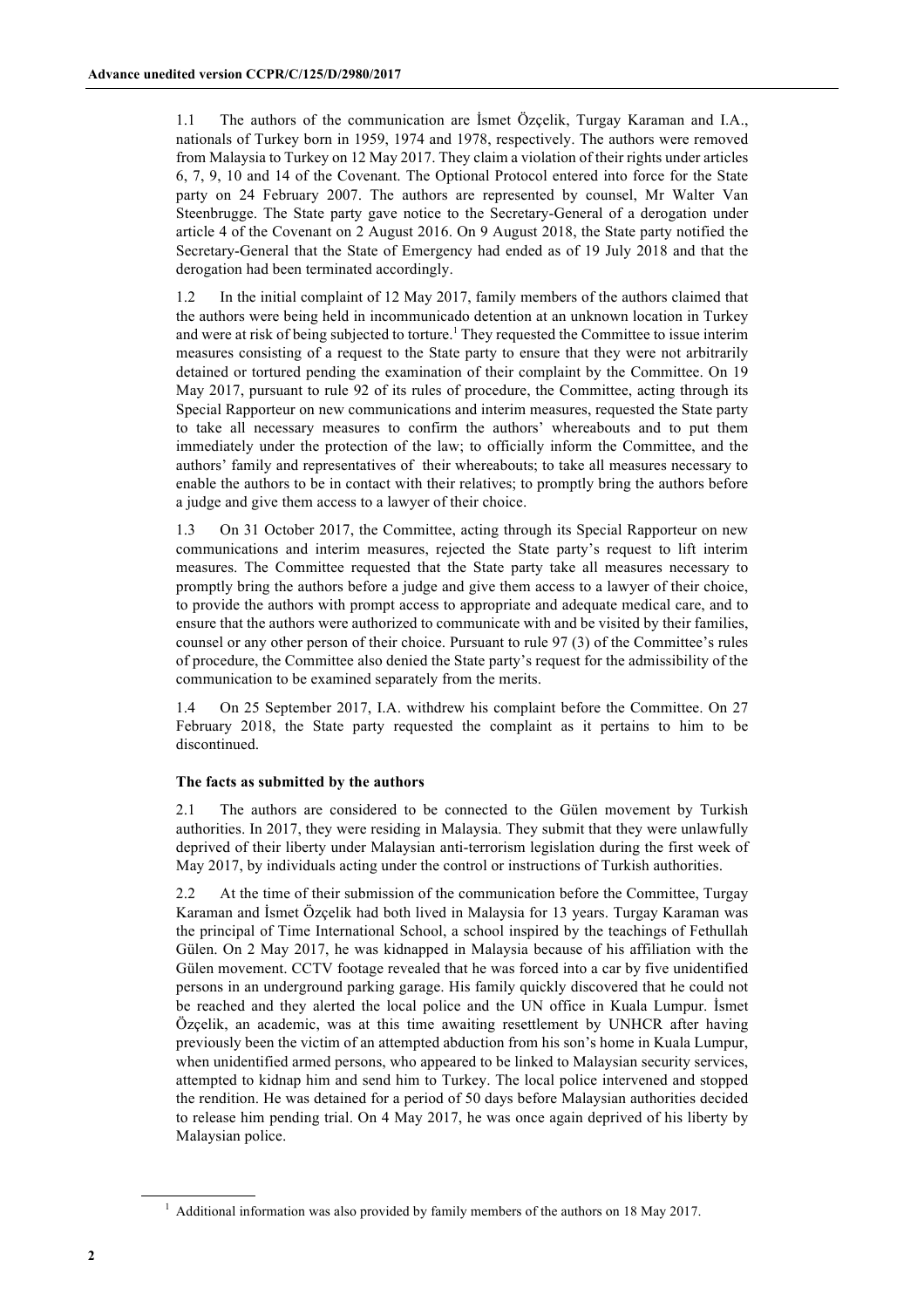2.3 Gradually, it became clear to the authors' family members that the authors were detained at the police headquarters in Kuala Lumpur. The authors did not have access to a lawyer or their casefile. Their Malaysian lawyer immediately filed a request to obtain such access. On 9 May 2017, brief contact between the lawyer and the authors was allowed. The request for access to the authors' casefiles was however denied.

2.4 On 12 May 2017, the authors were removed to Turkey despite the fact that an extradition hearing had not been held and no judicial decision to that effect had been taken. Upon return to Turkey, the authors were held in incommunicado detention at an unknown location.

## **The complaint**

3.1 At the time of the initial submission, the authors claimed that, as detainees, they were at an imminent risk of being tortured and ill-treated, in violation of their rights under articles 6, 7, 9 and 10 of the Covenant. They noted that they were considered to be connected to the Gülen movement, which has been designated as a terrorist organization in the State party, and that cases of torture and abuse had frequently been documented with regard to individuals alleged to be associated with the movement.<sup>2</sup>

3.2 The authors further claimed that their rights under article 14 of the Covenant had been violated as they were held in incommunicado detention in Turkey at an unknown location and were deprived of their right to a fair trial. The only information the authors' relatives had received on their whereabouts was that they had been interrogated by the anti-terror unit of the Ankara Police Department on 14 May 2017. Their relatives did not have any information as to where the authors were detained or whether they had been brought before a judge or had access to a lawyer and their casefile.

3.3 On the 25 September 2017, in their comments on the State party's observations on the admissibility of the complaint, the authors provided further information on the complaint. They argue that they have been arbitrarily and unlawfully deprived of their liberty in violation of their rights under article 9 of the Covenant. They claim that they were removed from Malaysia without an extradition request having been made; that Turkish authorities have not informed them of the charges against them; that it took the Turkish authorities 19 and 21 days respectively to bring them before a judge; that they have not had the possibility to re-appear in person or by a lawyer before a court to have their detention reviewed; and that they do not have access to their casefiles.

3.4 The authors claim that they have been subjected to ill-treatment in violation of their rights under article 7 of the Covenant. İsmet Özçelik informed his counsel that he had been subjected to ill-treatment, that violence had been used against him and that his family had been threatened. Due to this ill-treatment, his health problems – in particular his heart condition – have drastically worsened. Turgay Karaman has also been subjected to illtreatment and torture. The authors claim that they have also been threatened with solitary confinement.

3.5 In their submission of 25 September 2017, the authors provide further information as to their claims under article 10 of the Covenant. They claim that their families were not informed of their prison transfers and that they are detained in a prison far from their families' hometown. Contact with their families is rendered so difficult and burdensome that they rarely have the opportunity to communicate with them, despite having made official applications for telephone conversations with family members. They also claim that they were not allowed to receive clothes from their families for a period of three months and that they were refused adequate medical care. They are kept in over-crowded cells, which are intended for a maximum of 20 persons but in which 26 persons are held. They have been deprived of basic access to food, hygienic conditions and recreation.

<sup>&</sup>lt;sup>2</sup> The authors refer to the report 'A Blank Check, Turkey's Post-Coup Suspension of Safeguards Against Torture', Human Rights Watch, October 2016, and 'Turkey: Independent monitors must be allowed to access detainees amid torture allegations', Amnesty International, July 2016.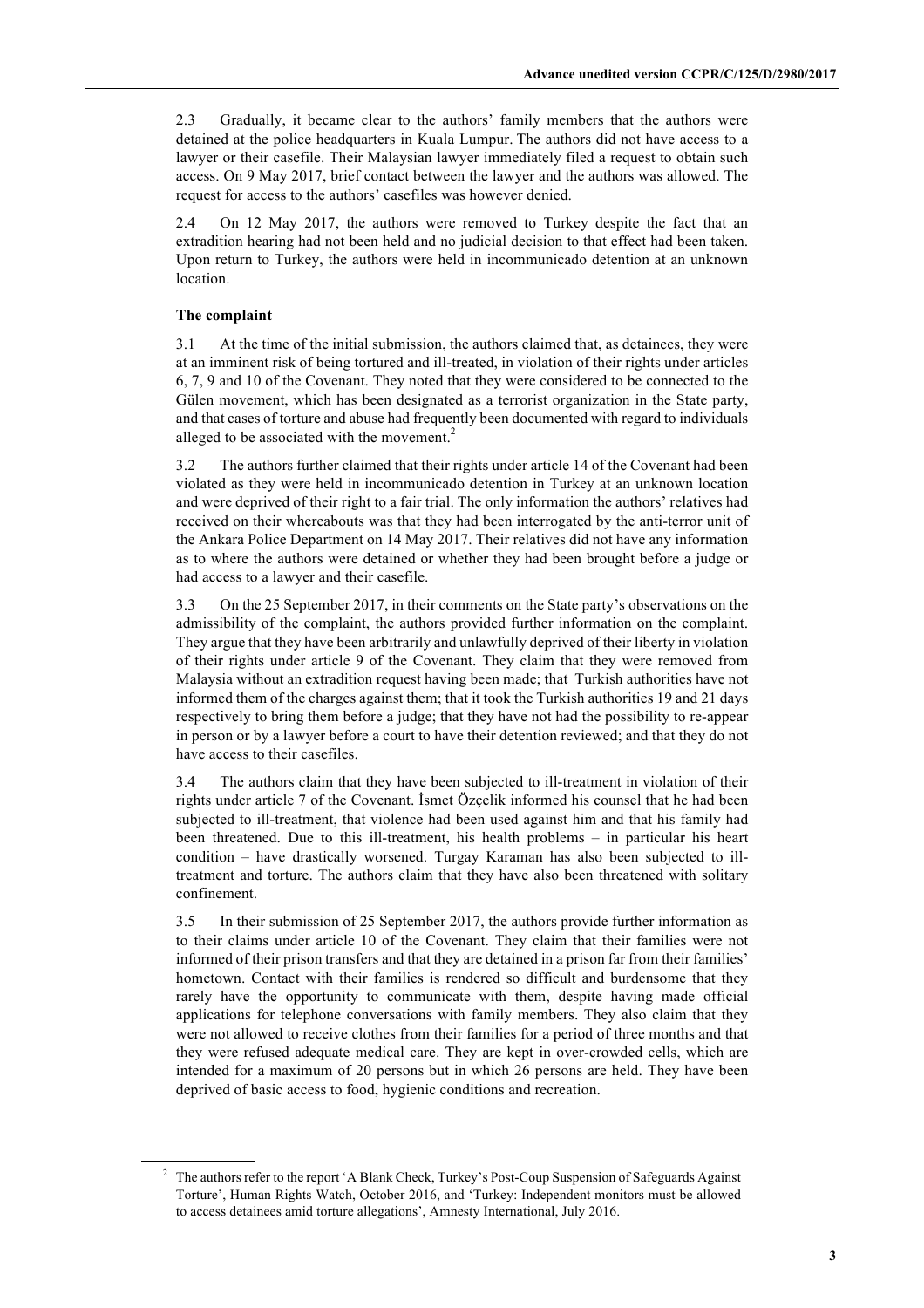3.6 As to their claim under article 14 of the Covenant, the authors claim that they have not been informed of the charges against them and that they have not had access to prompt legal assistance. The first time they were allowed to consult with their counsel was 13 days (İsmet Özçelik) and 17 days (Turgay Karaman) after their arrest. Additionally, they have not been allowed access to their case files and have only been brought before a judge once.

#### **State party's observations on admissibility**

4.1 On 19 July 2017, the State party submitted its observations on the admissibility of the communication. The State party submits that the communication is inadmissible on grounds of non-exhaustion of domestic remedies under article 5 (2) (b) of the Optional Protocol. It further submits that the authors' claims under articles 9, 10 and 14 are inadmissible as the State party has made a derogation under article 4 of the Covenant, which has been duly notified to the Secretary-General.

4.2 The State party notes that as per findings by its domestic authorities, the Gülen movement or "the Fetullahist Terrorist Organization/Parallel State Structure (FETÖ/PDY)" is an armed terrorist organization established by Fetullah Gülen with the aim of overthrowing the government. It notes that the National Security Council of Turkey has established, in a number of decisions, that FETÖ/PDY is a terrorist organization that constitutes a threat to national security and which was responsible for the 15 July 2016 coup attempt in the State party. It notes that a nationwide state of emergency was declared as of 21 July 2016. The State party notes that in a notification of derogation under article 4 of the Covenant, dated 21 July 2016, it informed that, as a consequence of the state of emergency, measures taken could involve derogations from obligations under articles 2 (3), 9-10, 12-14, 17, 19, 21-22 and 25- 27 of the Covenant, as permissible under article 4 of the Covenant.<sup>3</sup> The State party submits that the authors' claims under articles 9, 10 and 14 fall within the scope of the notification of derogation. The State party submits that these claims should therefore be found to be inadmissible. It argues that in accordance with article 4, the decree laws issued and measures taken after the declaration of the state of emergency were taken only to the extent that they were strictly required by the exigencies of the situation and proportionate to the crisis faced by the authorities. It further notes that the measures were only to be in force during the state of emergency, and thus temporary in nature.

4.3 The State party notes that numerous arrests and custody proceedings were initiated following the coup attempt. It provides information on the decree laws enacted following the declaration of the state of emergency. The maximum duration of police custody under the decree laws was raised to 30 days by Decree Law No. 667 in order to ensure that effective investigations were conducted. Later on, considering the changing circumstances, the measure of extended police custody periods was reviewed. With Decree Law No. 684, the maximum duration of police custody was reduced to seven days. It can be extended for an additional seven days by decision of a public prosecutor. The order of custody can be appealed before a criminal court by the person in custody, his or her defense counsel or legal representative, spouse or first to second-degree relatives. Legal assistance is provided during police custody and health reports are issued upon entry and release.

4.4 As concerns the specific circumstances of the authors' case, the State party notes that an investigation is still pending before the Ankara Chief Public Prosecutor's Office against the authors on grounds of being members of an armed terrorist organization. A decision of

<sup>3</sup> On 2 August 2016, the Secretary-General was notified of the following: "... The coup attempt and its aftermath together with other terrorist acts have posed severe dangers to public security and order, amounting to a threat to the life of the nation in the meaning of Article 4 of the International Covenant on Civil and Political Rights. The Republic of Turkey is taking the required measures as prescribed by law, in line with the national legislation and its international obligations. In this context, on 20 July 2016, the Government of Turkey declared a State of Emergency for a duration of 90 days, in accordance with the Turkish Constitution (Article 120) and the Law No. 2935 on State of Emergency (Article 3/1b). The decision was published in the Official Gazette and approved by the Turkish Grand National Assembly on 21 July 2016. In this process, measures taken may involve derogation from obligations under the International Covenant on Civil and Political Rights regarding Articles 2/3, 9, 10, 12, 13, 14, 17, 19, 21, 22, 25, 26 and 27, as permissible in Article 4 of the said Covenant. "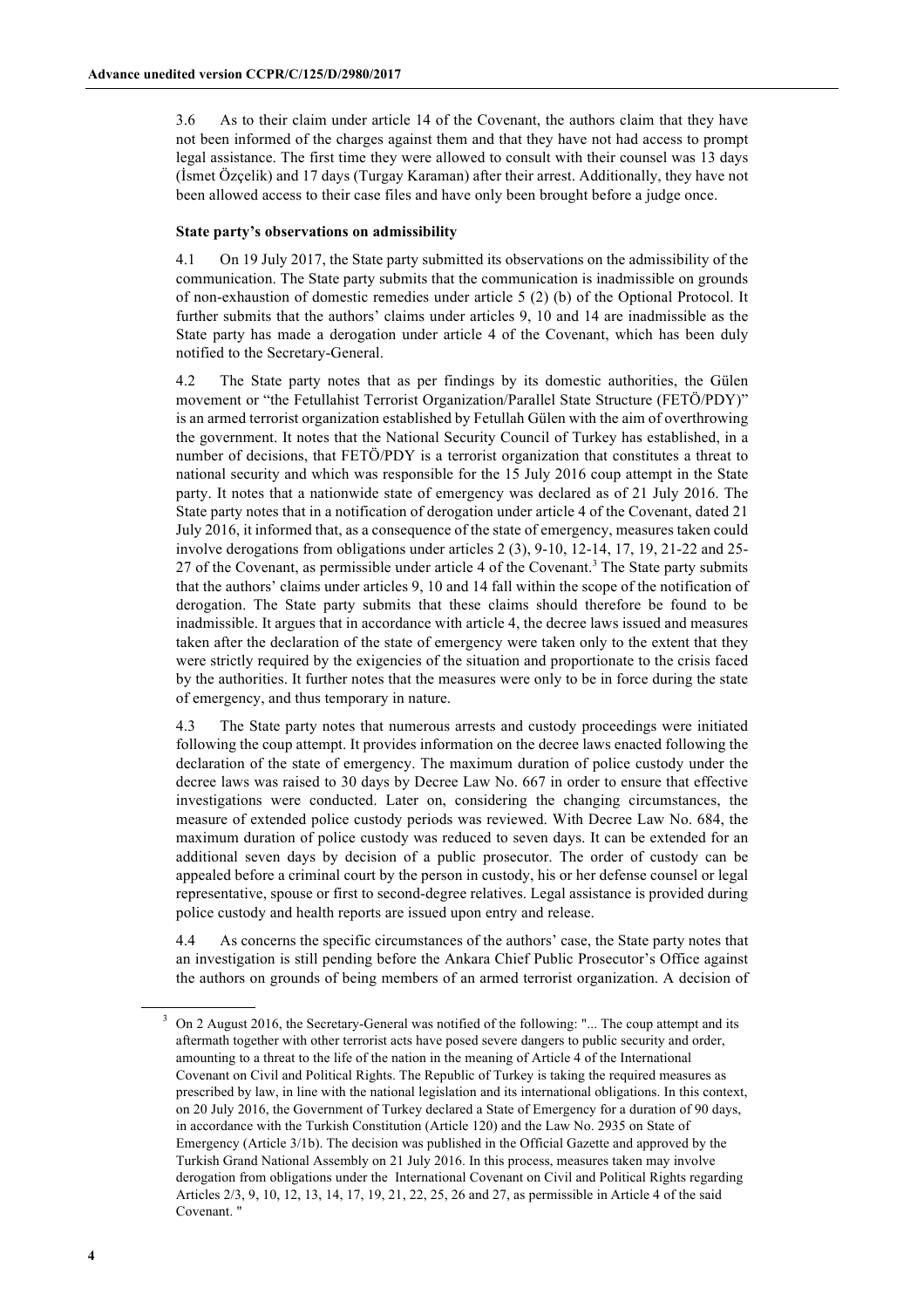restriction was taken as concerns the investigation file. An arrest warrant was issued against İsmet Özçelik on 29 August 2016 by the Sarayönü Criminal Magistrate's Office. An arrest warrant was issued against Turgay Karaman on 21 March 2017, by decision of the Ankara  $2<sup>nd</sup>$  Criminal Magistrate's Office. The arrest warrants were issued under article 314 (2) of the Criminal Code as the authors were suspected of being members of an armed terrorist organization. The authors were taken into custody upon their arrival in Turkey on 12 May 2017. On 18 May 2017, the custody period was extended for an additional seven days upon the instruction of the Public Prosecutor. During the custody period, the authors were notified of their rights. The authors' relatives were informed of their arrest on 12 May 2017. On 17 May 2017, upon his request, İsmet Özçelik was provided with counsel appointed from the Bar Association. He met with his lawyer on the same date and his statement was taken by law enforcement officials in the presence of his counsel. On 19 May 2017, Turgay Karaman likewise met with his counsel, at which time his statement was taken by law enforcement officials in the presence of his counsel.

4.5 The authors were held in custody between 12 and 23 May 2017. They were medically examined before and after the detention and medical reports were issued. On 23 May 2017, the authors were brought before the Ankara  $5<sup>th</sup>$  Criminal Magistrates' Office in the presence of their counsel and were detained by order of the Court. They were taken to Sincan T-Type Closed Prison where they were held until 3 June 2017, when they were transferred to Denizli T-Type Closed Prison, for security and capacity reasons. They are currently held in Denizli prison.

4.6 During their detention period in Sincan prison, Turgay Karaman and İsmet Özçelik had access to emergency health services 24 hours a day. They could watch television in the ward, there was a toilet, a bathroom and kitchen facilities. They had unlimited access to open air and sunlight. Mondays were the visiting day at the prison. However, their relatives did not visit the authors. Despite having the right to do so, the authors did not make any phone calls, or send or receive letters. İsmet Özçelik met with his lawyer on 28 May 2017 for 57 minutes and on 30 May 2017 for 66 minutes. Turgay Karaman met with his lawyer on 26 May 2017 for 30 minutes. In Denizli prison, the authors are held in a ward for 20 persons. There are no restrictions concerning telephone conversations or visitations. İsmet Özçelik was visited by his parents on 6 June 2017. Turgay Karaman had a telephone conversation with a relative on 12 June 2017.

4.7 The State party submits that the authors' claims are inadmissible for failure to exhaust domestic remedies as the authors did not appeal the detention decision of the Ankara  $5<sup>th</sup>$ Criminal Magistrates' Office. The State party further argues that claims relating to alleged arbitrary custody and detention and to the non-communication of the reasons for arrest can be reviewed under domestic law by first instance courts under article 141 of the Code of Criminal Procedure (CCP). The State party further notes that individuals can submit complaints before the Constitutional Court on alleged violations that fall within the scope of the European Convention on Human Rights and its Protocols, after the exhaustion of all administrative and judicial remedies. It notes that in cases submitted to the European Court of Human Rights following the coup attempt of 15 July 2016, the Court has found that complaints before the Constitutional Court is an effective remedy that an applicant has to exhaust prior to submitting a complaint.<sup>4</sup>

## **Authors' comments on the State party's observations on admissibility**

5.1 On 25 September 2017, the authors submitted their comments on the State party's observations on the admissibility of the communication.

5.2 The authors claim that none of the domestic remedies invoked by the State party constitutes an adequate or sufficient remedy.

5.3 The authors note that they have appealed the detention decision of the Ankara  $5<sup>th</sup>$ Criminal Magistrates' Office. On 30 May 2017, Turgay Karaman's counsel appealed the decision while the lawyer assigned to İsmet Özçelik by the Bar Association appealed the

<sup>4</sup> The State party refers to *Mercan v. Turkey*, (application No. 56511/2016), 8 November 2016; and *Zihni v. Turkey*, (application No. 59061/2016), 29 November 2016.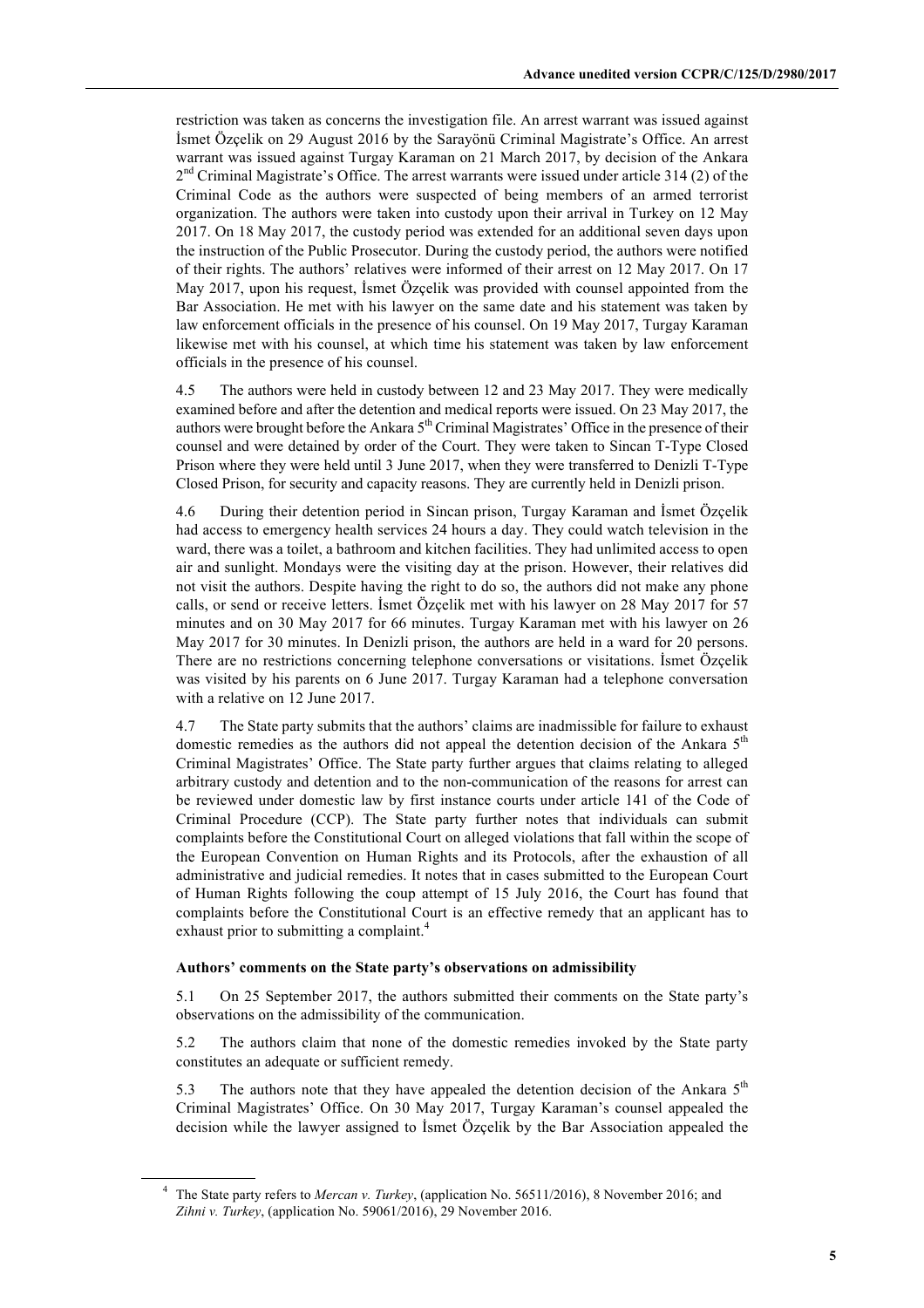detention decision on 26 May 2017. On 22 June 2017, the Ankara  $6<sup>th</sup>$  Criminal Magistrates' Office rejected both appeals.

5.4 The authors note that filing a complaint before the domestic courts under article 141 CCP in order to obtain financial compensation is not a remedy they are seeking. Their primary objective is not to obtain financial compensation but to ensure that the continuous violation of their rights ends and that they are released from detention.

5.5 The authors argue that filing an individual application before the Constitutional Court is not an effective remedy as the Court is not competent to deal with measures imposed under the Decree Laws. The Constitutional Court rendered a decision on 13 October 2016 in which it rejected an appeal introduced in September 2016 by the Republican Peoples' Party (CHP), the main opposition party, to review the constitutionality of Decree Law No. 667. The Court found it was not competent to conduct such a review. They further argue that pursuing a claim before the Constitutional Court would be unreasonably prolonged. According to the most recent figures available, over 100,000 cases are currently pending before the Court, while the Court has in the past dealt with a maximum of 20,000 cases a year.<sup>5</sup> They note that, as per recent estimates, it will take the Court at least 10 years to review every case currently pending before it. 6

5.6 The authors argue that, even if there would have been domestic remedies to exhaust, they are impeded from exhausting them as they cannot rely on actual legal representation and assistance. Finding counsel has been extremely burdensome. Most were too afraid to represent anyone allegedly connected to the Gülen movement. It is only after having been turned away numerous times that the authors' family members managed to find counsel for the authors in Turkey. They note that İsmet Özçelik's counsel visited him only once, in May 2017. Shortly thereafter, however, counsel was arrested because he was providing legal assistance to an alleged Gülenist. The authors' friend who arranged for contact with this lawyer was also arrested. Upon release, the counsel withdrew from representing the author. He was assigned another counsel by the Turkish Bar Association. This counsel did not take any action to defend his interests and instead kept trying to persuade him to confess to crimes he had not committed. The authors note that they have no legal background or knowledge of the Turkish criminal justice system and they are therefore not in position to initiate domestic proceedings in the absence of legal assistance.

5.7 The authors additionally argue that domestic remedies in Turkey should be presumed to be non-effective due to the gross and systematic violations of human rights in the country. They note that almost one third (4,424) of the judges and prosecutors have been dismissed on allegations of conspiring with the Gülen movement, while 2,386 judges and prosecutors have been detained.<sup>7</sup> In its report of November 2016, the European Commission stressed that: "these large-scale dismissals as well as large-scale recruitments of new judges and prosecutors raise a serious challenge to the performance and independence of the judiciary".<sup>8</sup>

5.8 The authors submit that their claims under articles 9, 10 and 14 of the Covenant are admissible despite the State party's derogation under article 4 as the measures taken by the State party authorities pursuant to the derogation do not comply with the principles of proportionality, consistency and non-discrimination.<sup>9</sup> The authors note that the principle of proportionality requires that measures adopted pursuant to a derogation do not go beyond what is strictly necessary in order to cope with a public emergency which threatens the life

<sup>5</sup> The authors refer to a New York Times article, 'Inside Turkey's Purge', 13 April 2017.

<sup>6</sup> The authors refer to a Hurriyet Daily News article, 'Constitutional Court's decision on jailed journalists', 1 April 2017.[As per statistics available on the webpage of the Constitutional Court, the court received 20.578 individual applications in 2014, 20.376 in 2015, 80.756 in 2016 and 40.530 in 2017. The court decided 10.926 cases in 2014, 15.416 in 2015, 16.102 in 2016 and 89.653 in 2017.]

<sup>7</sup> European Commission, 'Staff Working Document: Turkey 2016 Report', 9 November 2016. 8 Ibid p. 19.

<sup>&</sup>lt;sup>9</sup> The authors refer to Human Rights Council, Working group on arbitrary detention, Opinion No. 1/2017 concerning Rebii Metin Görgeç (Turkey) A/HRC/WGAD/2017/1, 8 June 2017.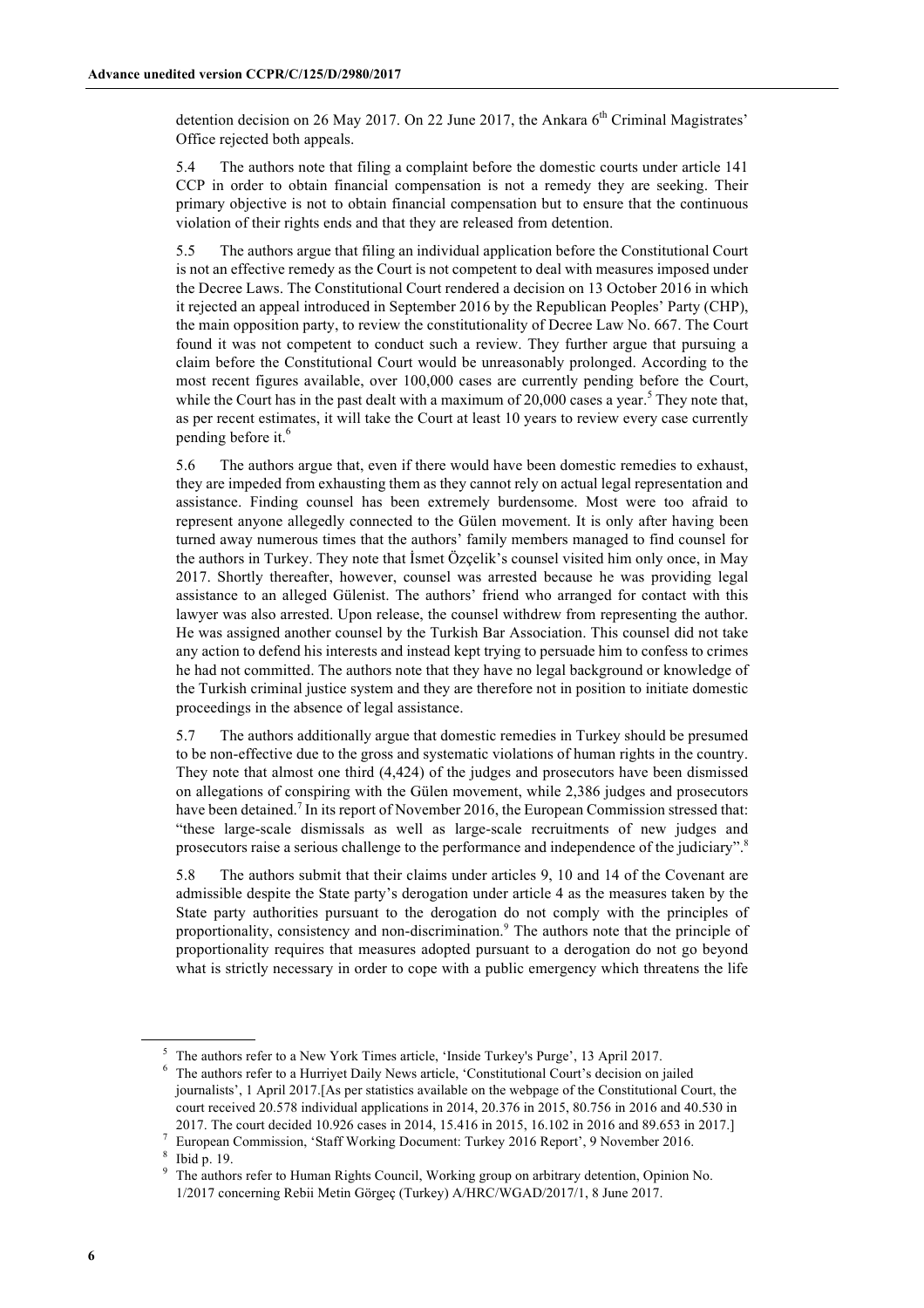of the nation.<sup>10</sup> They argue that the decree laws have been adopted with the specific purpose of eliminating all individuals or organizations even slightly linked to or inspired by the ideas of the Gülen movement and that the derogation is therefore contrary to the objective and purpose of derogations under article 4.

### **State party's observations on the merits**

6.1 On 27 February 2018, the State party submitted its observations on the merits of the complaint. It reiterates its arguments concerning the non-exhaustion of domestic remedies and submits that the authors have failed to substantiate their claims for the purpose of admissibility.

6.2 The State party reiterates that the authors' claims under article 9 of the Covenant fall within the scope of its derogation made under article 4 of the Covenant and that the derogation should therefore be taken into account in examining the complaint. It notes that the investigation against the authors is still pending. It further notes that in its decision on detention the Ankara 5<sup>th</sup> Criminal Magistrate's Office noted that Ismet Özçelik was using the ByLock application, an encrypted communication system utilized by members of FETÖ/PDY, and that he had deposited money in Bank Asya in 2014 with a view to support FETÖ/PDY. The State party submits that the detention of the authors cannot be considered to be arbitrary or groundless taking into account the state of emergency, the declaration of derogation, the scope of the investigation against the authors, and the serious and complex nature of the alleged crimes.

6.3 As to the authors' claims under article 14 of the Covenant, the State party notes that access to the case file may be restricted under article 153 of the Code of Criminal Procedure, which stipulates that: "At the request of the public prosecutor, the defence lawyer's right to examine the content of the case file and to make copies may be restricted by decision of the judge, if his examining the contents of the file or taking copies is likely to jeopardize the aim of the ongoing investigation." It however notes that the restriction does not extend to statements by the suspect, expert reports and records of judicial proceedings at which the suspect is entitled to be present. It argues that the authors were informed of the accusations against them through the questions asked during the police interrogation and through the hearings before the public prosecutor's office and the court. It further notes that once an indictment is issued, the restriction on the file is lifted and the defence counsel can examine the contents of the file and make copies. The State party submits that the authors have not been deprived of the right to a fair trial. It further notes that the authors have not raised their claims under article 14 before the domestic authorities.

6.4 As concerns the authors' claims under article 7 of the Covenant, the State party notes that article 9 of the 'By-law on Apprehension, Custody and Taking of Statements' stipulates as a mandatory requirement that medical reports are issued for persons arrested or detained in order to prevent ill-treatment. Likewise, a medical report is also issued before the transfer of a suspect, as well as upon the extension of the custody period or upon release from custody. The authors were medically examined before their detention and medical reports were issued. In addition, they were examined at both Sincan and Denizli prisons. There was no indication that they had been subjected to torture or ill-treatment. The State party further notes that the authors have not raised their claims under article 7 before the domestic authorities.

6.5 As concerns the authors' claims under article 10 of the Covenant the State party notes that the authors were detained on remand in Sincan prison from 23 May to 3 June 2017. During this time they could communicate with their relatives and they were medically examined. Turgay Karaman made no claims of having any health problems. İsmet Özçelik was diagnosed with "KAH (coronary artery), DM (diabetes mellitus) and HT (hypertension)" on 30 May 2017. He was prescribed medication accordingly. The authors were able to purchase basic clothing from the prison canteen from funds deposited on their prison accounts. Clothes that were brought by their relatives were duly accepted and delivered to

<sup>10</sup> The authors refer to the European Court of Human Rights, *Aksoy v. Turkey*, (application No. 21987/93), 18 December 1996; *Demir and Others v. Turkey* (application Nos. 21380-83/93), 23 September 1998; *Nuray Şen v. Turkey* (application No. 41478/98), 17 June 2003 and *Bilen v. Turkey* (application No. 34482/97), 21 February 2006.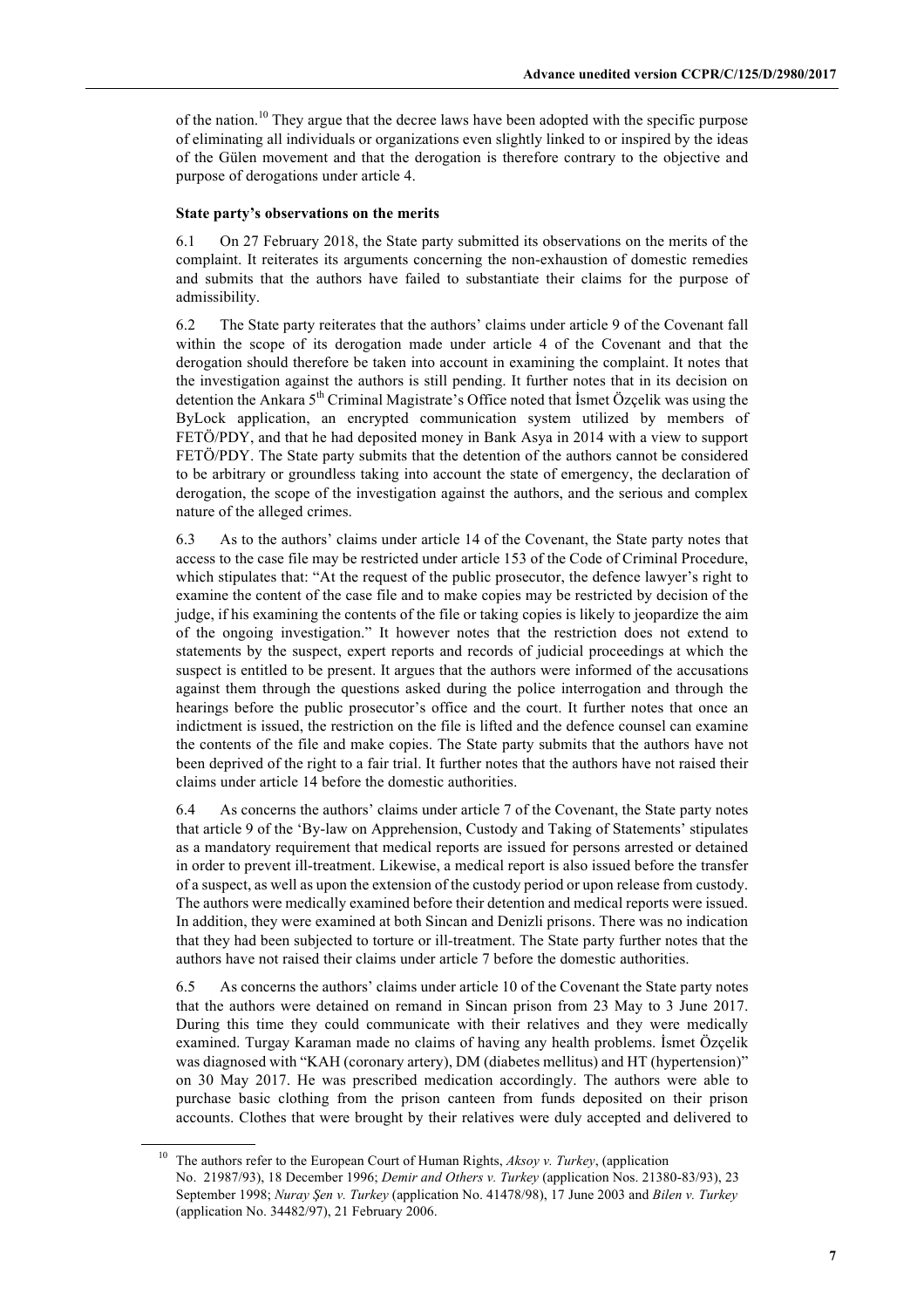the authors. The authors had access, for a fee, to the prison laundry service. Despite having the right to do so, they did not make any phone calls or send or receive any letters. On 3 June 2017, the authors were transferred to Denizli prison. Turgay Karaman was examined in the prison by his family physician on 3 June 2017. He was subsequently examined by a doctor at Denizli state hospital and was prescribe medication. On 21 September 2017, he was examined at a dental health centre. İsmet Özçelik was examined by his family physician on 3 June, 5 July, 10 August, 2 October and 30 November 2017. He was prescribed medication. On 12 July 2017, he was examined by a cardiologist at Denizli state hospital. Turgay Karaman had phone conversations with his father 13 times between June and December 2017. İsmet Özçelik had a phone conversation with his sister on 27 November 2017. There are no restrictions on the authors' ability to receive and send letters and both authors have sent and received letters. The authors are also able to communicate with their counsel and have visitors. The authors have been provided with drinking water and nutritious and healthy food suitable for their age, health conditions and religious and cultural requirements in both prisons. The State party submits that the authors' detention conditions are therefore in conformity with article 10 of the Covenant. The State party further notes that the authors have not raised their claims under article 10 before the domestic authorities.

#### **Authors' comments on the State party's observations on the merits**

7.1 On 16 July 2018, the authors submitted their comments on the State party's observations on the merits of the complaint.

7.2 The authors note that the State party has not submitted any documentation such as relevant arrest warrants, extradition requests or detention decisions in support of its submission that the authors have not been subjected to treatment contrary to their rights under the Covenant.

7.3 The authors reiterate their submission that they have been arbitrarily and unlawfully deprived of their liberty in violation of their rights under article 9 of the Covenant. They note that, as per information provided by their Malaysian lawyer, the Malaysian Special Branch covertly rendered them into the custody of Turkish intelligence officers in the evening of 11 May 2017, after which they were removed to Ankara without any notification to their family or legal counsel. They have not been informed of the concrete charges held against them and are still unaware of the exact reasons why they are detained. It was only through the observations of the State party that they were made aware of some of the alleged evidence against them. They note that the only evidence listed as concerns the charges against İsmet Özçelik, is the alleged use of the application Bylock, an online communication platform used by over a million people worldwide and that he has deposited money in Bank Asya, which was, for years, the largest participation bank in Turkey. They note that the State party has not provided any information of any evidence against Turgay Karaman that would justify his detention. The authors submit that the evidence referred to by the State party clearly fails to meet the reasonable suspicion standard.

7.4 The authors reiterate their submission that they have not been brought promptly before a judge. They note that the European Court of Human Rights has consistently held that article 5 of the European Convention on Human Rights is violated when a person is deprived longer than four days from his or her freedom without access to a judge.<sup>11</sup> They additionally note that, since their first appearance before a judge, they have not had the possibility to re-appear in person before a court, nor via counsel, to have their detention reviewed. They do not know how the investigation progresses as they have no access to the casefile.

7.5 As concerns their claims under article 7 of the Covenant, the authors note the State party's argument that medical reports were issued upon their transfer to Denizli and Sincan prisons, which did not reveal any indications of torture or ill treatment. The authors note that the State party has not submitted the medical reports in question with its observations and

<sup>&</sup>lt;sup>11</sup> The authors refer to the European Court of Human Rights *McKay v. the United Kingdom*, (application No. 543/03), 13 October 2006, para. 33.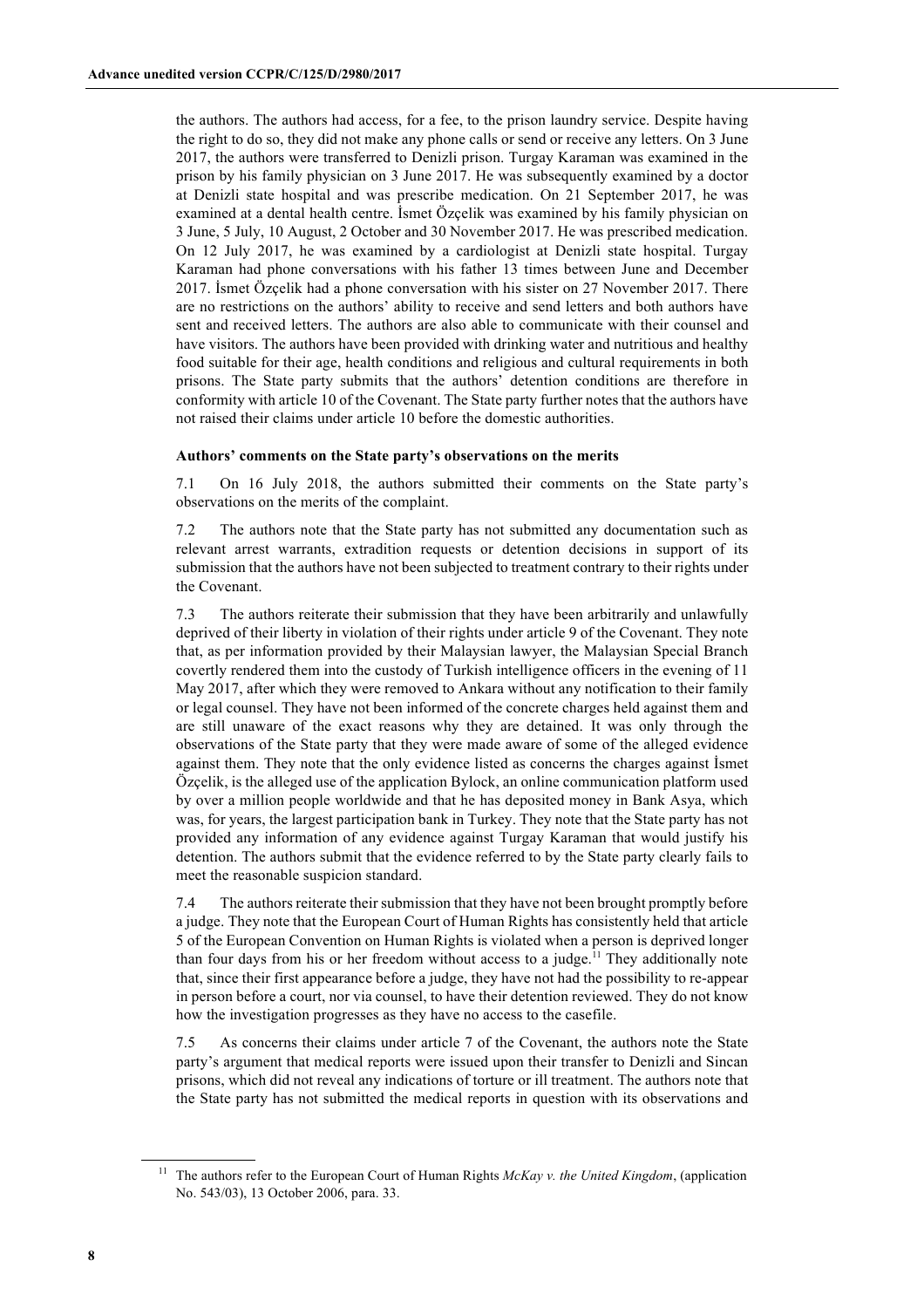that they do not have access to the reports. They further argue that even if these reports were to exist, they do not prove that torture or ill-treatment has not taken place.<sup>12</sup>

7.6 As concerns their claims under article 10 of the Covenant, the authors claim that they were transferred to Denizli prison without their lawyers or family members being informed. They further note that Denizli prison is in a location six hours away from their relatives in Ankara. They also reiterate their claims that they were not allowed to receive clothes from their families for three months and that contact with their families is so difficult and burdensome that they rarely have the opportunity to communicate with them. They claim that they have applied for permission to make telephone calls to their wives and children who live abroad but have not been allowed to do so. They have only been allowed limited and monitored phone calls with their parents in Turkey. When Turgay Karaman tried to insist on his right to make phone calls, he was threatened with solitary confinement by the prison warden. The only way they can communicate with their families abroad is through letters; however some of the letters received are not delivered to the authors by the prison authorities, and the ones that are delivered take up to one month to be handed to the authors. They further claim that they have been refused necessary medical treatment, which seriously impacts their health and well-being. The authors also allege that they have to stay in overcrowded prison cells where six to ten people have to sleep on the floor and that they lack access to basic food, hygiene and recreation.

7.7 As concerns their claims under article 14 of the Covenant, the authors argue that the questions posed to them during interrogation are insufficient for the purpose of informing them about the charges against them. They also note that their conversation with counsel were monitored and recorded.<sup>13</sup> The authors further reiterate their claim that they do not have access to their case file or effective legal counsel. They have no prospect to be tried without undue delay as no progress has been made in the investigation against them.

#### **Issues and proceedings before the Committee**

#### *Consideration of admissibility*

8.1 Before considering any claims contained in a communication, the Committee must decide, in accordance with rule 93 of its rules of procedure, whether or not it is admissible under the Optional Protocol to the Covenant.

8.2 The Committee has ascertained, as required under article 5 (2) (a) of the Optional Protocol, that the same matter is not being examined under another procedure of international investigation or settlement.

8.3 The Committee notes the State party's submission that the communication should be considered inadmissible on the grounds of non-exhaustion of domestic remedies as the authors failed to appeal the detention decisions of the Ankara  $5<sup>th</sup>$  Criminal Magistrates' Office. The Committee notes, however, the authors' submission that they appealed these

<sup>&</sup>lt;sup>12</sup> The authors refer to Human Rights Watch, 'In Custody Police Torture and Abductions in Turkey', 12 October 2017 and Human Rights Watch, 'A Blank Check', October 2016 in which it was noted that: "Detainees who alleged torture were brought before doctors for routine medical reports, but either the doctors showed no interest in physical evidence of torture or the presence of police officers inhibited them from conducting proper medical examinations and made it hard for detainees to describe their injuries or speak about treatment in custody." They further refer to a report by OHCHR, 'Report on the impact of the state of emergency on human rights in Turkey, including an update on the South-East: January – December 2017', March 2018, para. 83 in which it is noted that: "OHCHR received credible reports that medical checks conducted by the designated doctors on detainees held in police custody were often done in the presence of police officers, violating the confidentiality of patients and impeding adequate documentation of possible torture or ill-treatment."

<sup>&</sup>lt;sup>13</sup> The authors refer to OHCHR, 'Report on the impact of the state of emergency on human rights in Turkey, including an update on the South-East: January – December 2017', March 2018, para. 83 in which it is noted that: "Decree 667 significantly erodes detainees' right to confidential legal advice. It provides that oral consultations between the detainees and their lawyers may be recorded for security reasons, and that the documents they exchange may be seized; the timing of such consultations may be regulated, and the lawyer may be replaced, at the request of the prosecution."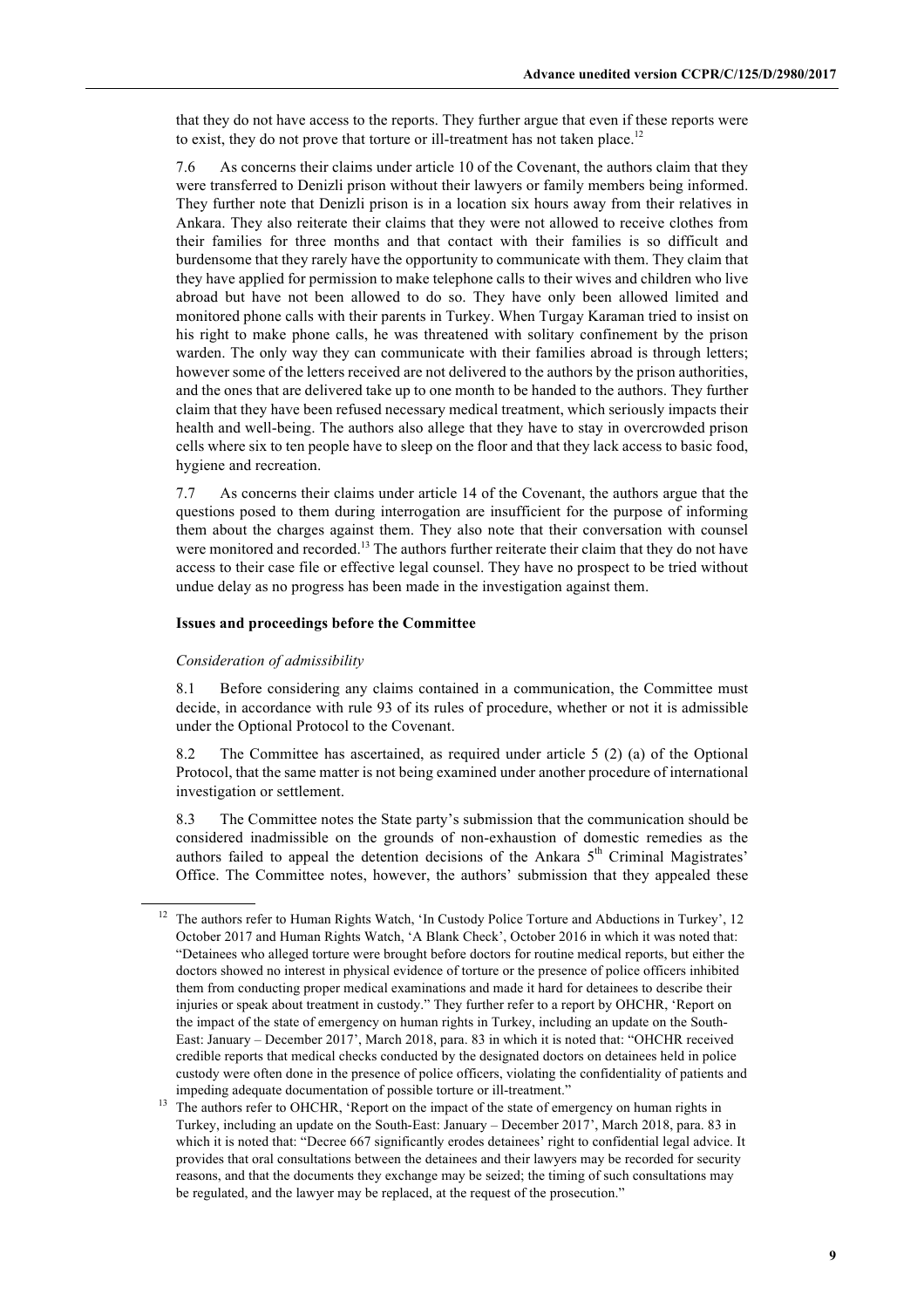decisions to the Ankara  $6<sup>th</sup>$  Criminal Magistrates' Office, which rejected their appeals on 22 June 2017. The Committee notes that the State party does not refute the authors' assertion in this regard and that it has not identified any further avenues of appeal against the authors' detention order. The Committee finds that the authors have therefore exhausted this remedy.

8.4 The Committee notes the State party's submission that the authors failed to exhaust domestic remedies by not submitting an individual application before the Constitutional Court. It further notes the State party's submission that the European Court of Human Rights has held, in cases concerning pre-trial detention after the declaration of the state of emergency, that an individual applications before the Constitutional Court constitutes an effective remedy.<sup>14</sup>

8.5 The Committee notes the authors' argument that filing an individual application before the Constitutional Court is not an effective remedy as: a) the Court is not competent to deal with measures imposed under the Decree Laws; b) the process would be unreasonably prolonged; and c) they are unable to rely on effective legal representation and assistance in order to appeal to the Constitutional Court. The Committee notes that the State party has not provided any information on the effectiveness of the remedy of an individual application to the Constitutional Court in cases concerning pre-trial detention imposed under the decree laws. It further notes that the State party has not refuted the authors' claim that the proceedings before the Constitutional Court would be unduly prolonged. It additionally notes that the State party has not provided any specific information refuting the authors' claim that their lack of access to effective legal representation prevents them from submitting a complaint before the Constitutional Court. It also notes that the European Court of Human Rights has expressed concern as to the effectiveness of the remedy of an individual complaint to the Constitutional Court in cases concerning pre-trial detention, due to the nonimplementation, by lower courts, of the Constitutional Court's findings in two cases in which the Constitutional Court had found violations of the applicants' rights. <sup>15</sup> The Committee further notes that the European Court of Human Rights noted that it would be for the Government to prove that the remedy of an individual complaint to the Constitutional Court was effective, both in theory and in practice.<sup>16</sup> In the absence of any further information on file that would support the effectiveness of the remedy of a complaint before the Constitutional Court, the Committee finds that, in the circumstances of the authors' case, the State party has not shown that an individual complaint before the Constitutional Court would have been effective to challenge the authors' detention under the decree laws.

8.6 The Committee further notes the State party's submission that the authors have failed to exhaust domestic remedies by not filing a compensation claim under article 141 of the CCP. It notes, however, that a remedy provided under this provision would not end the authors' pre-trial detention and could therefore not be an effective remedy under article 5 (2) (b) of the Optional Protocol.

8.7 The Committee notes the State party's submission that, as concerns the authors' claims under articles 6, 7, 10 and 14, the authors have failed to exhaust domestic remedies by not raising these claims before a domestic authority. The Committee notes the authors' claims that they have been subjected to ill-treatment, that Mr. İsmet Özçelik informed his counsel of this and that the counsel appointed by the Turkish Bar Association did not take any action to defend his interests and tried to persuade him to confess to crimes he had not committed. It also notes the authors' claim that they have no legal background or knowledge of the Turkish criminal justice system. The Committee recalls that authors of communications must exercise due diligence in the pursuit of available remedies<sup>17</sup> but it notes

<sup>14</sup> *Mercan v. Turkey*, (application No. 56511/2016), 8 November 2016; and *Zihni v. Turkey*, (application No. 59061/2016), 29 November 2016.

<sup>15</sup> European Court of Human Rights, *Mehmet Hasan Altan v. Turkey* (application No. 13237/17), 20 March 2018, para. 142 and *Şahin Alpay v. Turkey* (application No. 16538/17), 20 March 2018, para. 121.

 $\frac{16}{17}$  Ibid

<sup>17</sup> See, inter alia*, V.S v. New Zealand* (CCPR/C/115/D/2072/2011), para. 6.3, *García Perea v. Spain* (CCPR/C/95/D/1511/2006), para. 6.2; and *Zsolt Vargay v. Canada* (CCPR/C/96/D/1639/2007), para. 7.3.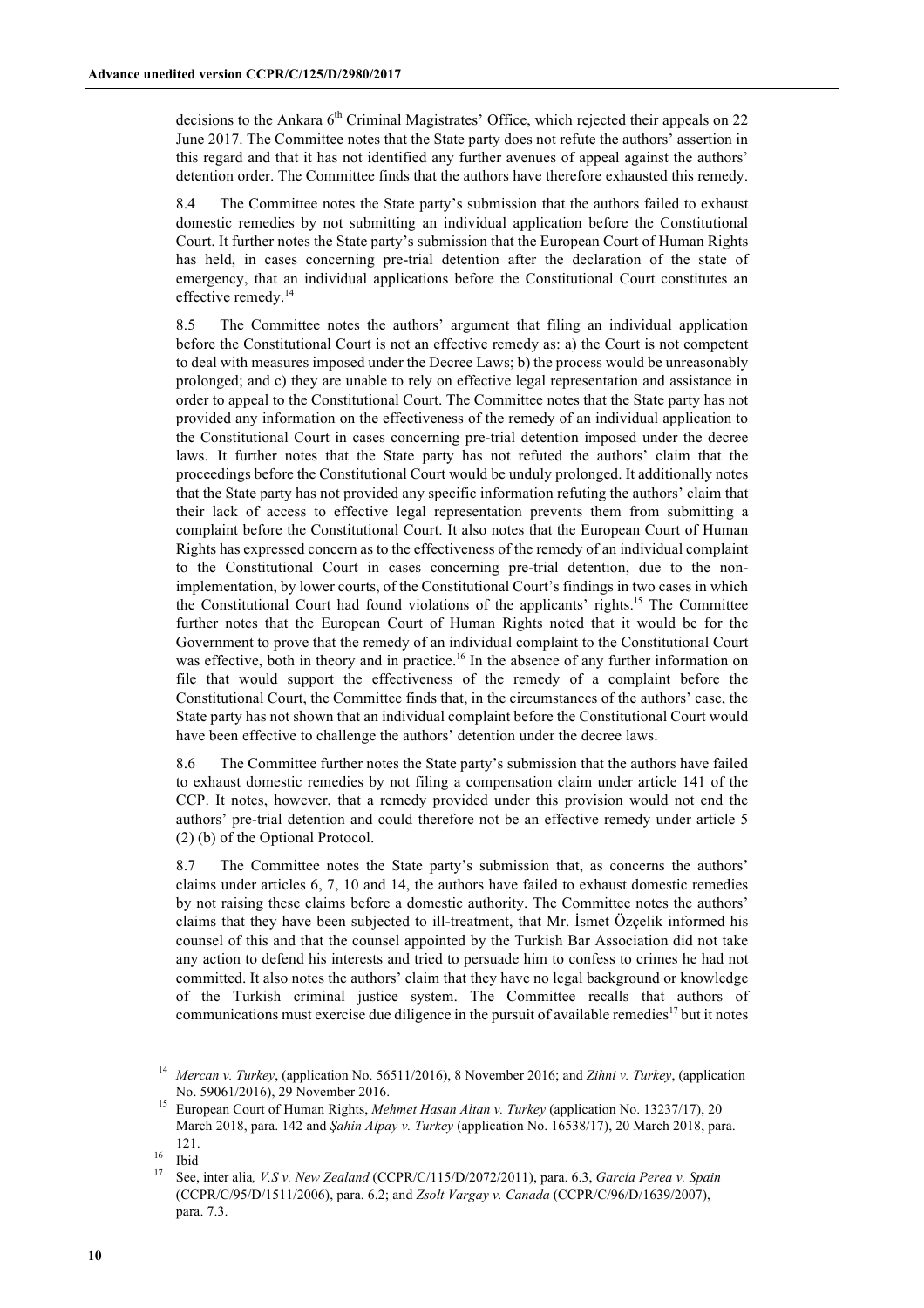that in the present case the authors have not provided any specific information or substantiation of having raised these claims before relevant domestic authorities, or having instructed their counsels to do so on their behalf. The Committee accordingly, finds the authors' claims under articles 6, 7, 10 and 14 inadmissible pursuant to article 5 (2) (b) of the Optional Protocol.

8.8 The Committee further notes the State party's submission that the authors' claims under article 9 should be found to be inadmissible as the State party has made a derogation under article 4 of the Covenant. The Committee recalls that before a State moves to invoke article 4 of the Covenant, two fundamental conditions must be met: the situation must amount to a public emergency which threatens the life of the nation, and the State party must have officially proclaimed a state of emergency.<sup>18</sup> The Committee notes that the State party proclaimed a state of emergency on 20 July 2016 and its position that the coup attempt and its aftermath have posed severe dangers to public security and order, amounting to a threat to the life of the nation. It notes that the authors' have not contested that the situation amounted to a public emergency within the meaning of article 4 of the Covenant. It further notes that the European Court of Human Rights and the Constitutional Court of Turkey have found that the attempted coup disclosed the existence of a public emergency threatening the life of the nation within the meaning of article 15 of the European Convention on Human Rights and the Constitution.19 The Committee considers that the derogation was thus made in a situation that amounted to a public emergency within the meaning of article 4 of the Covenant. However, the State party fails to explain how the authors were linked to or posed, in any way, dangers that were envisaged under the declaration of the state of emergency in the territory of the State party, or how their pre-trial detention under the emergency decree laws was strictly required by the exigencies of the security situation. The Committee further notes the authors' submission that the measures adopted by the State party in their case did not comply with the principles of proportionality, consistency and non-discrimination. The Committee considers that the assessment as to whether the measures taken in the authors' case were strictly required by the exigencies of the situation needs to be examined in the context of the merits of the communication.

8.9 The Committee further notes the authors' claims that their rights under article 9 of the Covenant were violated, as they were removed from Malaysia to Turkey by individuals acting under the control or instructions of the Turkish authorities without any judicial procedure for extradition having been initiated by Turkey. The Committee notes that, according to the limited information on file, it appears as the authors were detained by Malaysian authorities prior to their removal to Turkey. The Committee notes that the information on file does not allow it to conclude that the authors were removed to Turkey under the effective control of Turkish authorities. It therefore finds this part of the communication inadmissible under article 1 of the Optional Protocol.

8.10 The Committee notes that I.A. has withdrawn his complaint before the Committee. It therefore decides to discontinue the communication as it pertains to him.

8.11 In the absence of any other challenges to the admissibility of the communication, the Committee declares the communication admissible insofar as it concerns the rest of the authors' claims under article 9 of the Covenant, and proceeds with their consideration on the merits.

#### *Consideration of merits*

9.1 The Committee has considered the communication in the light of all the information made available to it by the parties, as provided for under article 5(1) of the Optional Protocol.

9.2 As concerns the State party's derogation under article 4 of the Covenant the Committee recalls that a fundamental requirement for any measures derogating from the

 $18$  General Comment No. 29 (2001), para. 2.

<sup>&</sup>lt;sup>19</sup> European Court of Human Rights, *Mehmet Hasan Altan v. Turkey* (application No. 13237/17), 20 March 2018, paras. 88-93 and *Şahin Alpay v. Turkey* (application No. 16538/17), 20 March 2018, paras 72-78.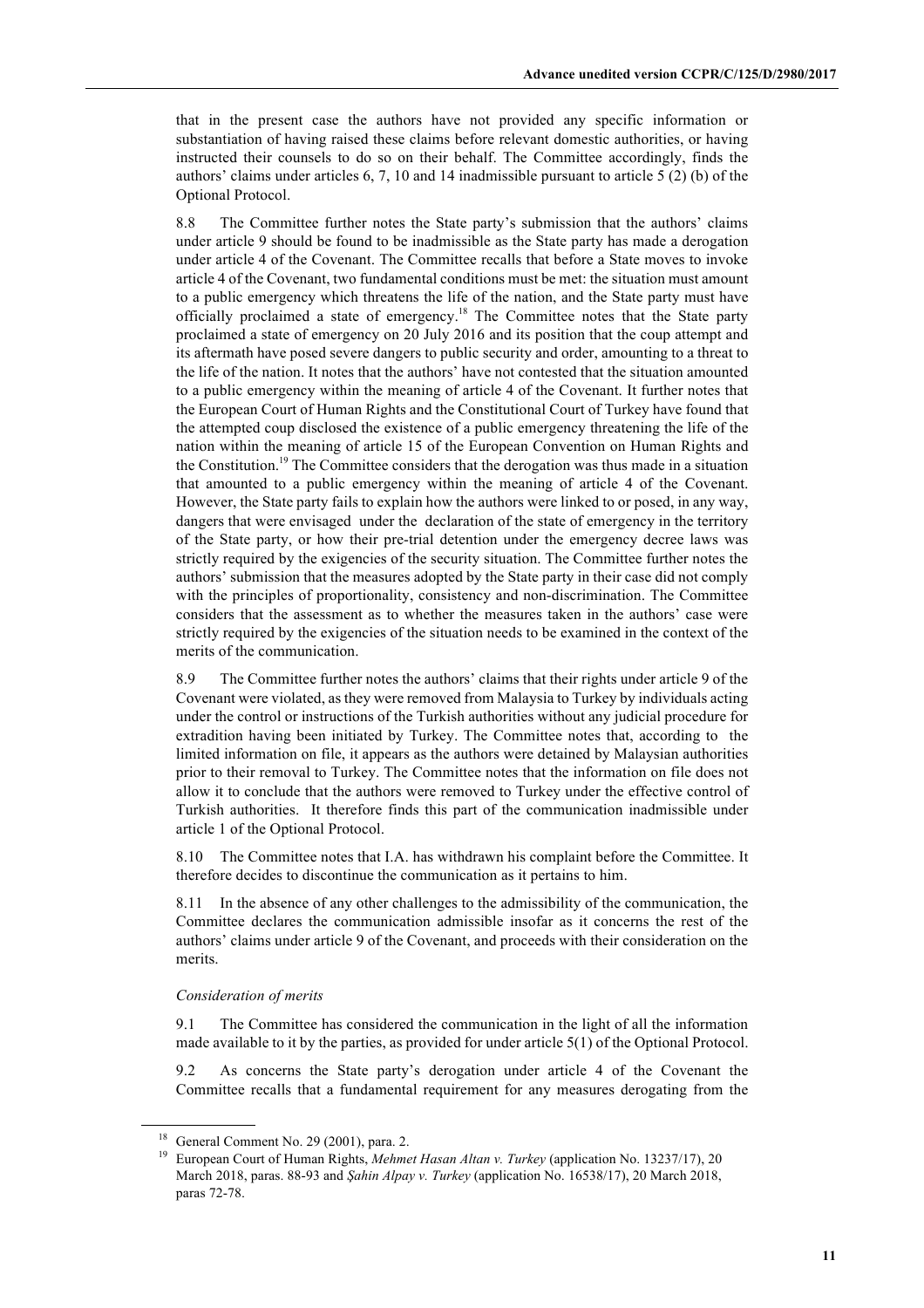Covenant is that such measures are limited to the extent strictly required by the exigencies of the situation in accordance with the principle of proportionality. The Committee further recalls that the mere fact that a permissible derogation from a specific provision may, of itself, be justified by the exigencies of the situation that this does not obviate the requirement that specific measures taken pursuant to the derogation must also be shown to be required by the exigencies of the situation.<sup>20</sup> The fundamental guarantee against arbitrary detention is non-derogable, insofar as even situations covered by article 4 cannot justify a deprivation of liberty that is unreasonable or unnecessary under the circumstances. The existence and nature of a public emergency which threatens the life of the nation may, however, be relevant to a determination of whether a particular arrest or detention is arbitrary.<sup>21</sup>

9.3 The Committee notes the authors' claim under article 9 of the Covenant. It notes that the authors have not claimed that their detention in Turkey was unlawful under the decree laws. The question before the Committee is therefore to consider whether their detention is arbitrary. The Committee recalls that the notion of "arbitrariness" must be interpreted broadly to include elements of inappropriateness, injustice, lack of predictability and due process of law, as well as elements of reasonableness, necessity and proportionality and that remand in custody on criminal charges must be reasonable and necessary in all circumstances.<sup>22</sup>

9.4 The Committee notes the authors' claim that they have not been informed of the charges against them and are unaware of the exact reasons why they are detained; that they do not have access to their casefiles; and that no evidence has been presented by the State party grounding a reasonable suspicion that they have committed a criminal offence necessitating pre-trial detention. It notes the State party's argument that the detention of the authors cannot be considered to be arbitrary or groundless taking into account the state of emergency, the declaration of derogation, the scope of the investigation against the authors, and the serious and complex nature of the alleged crimes. It further notes the State party's argument that the authors were informed of the accusations against them through the questions asked during the police interrogation and through the hearings before the public prosecutor's office and the court. The Committee recalls that persons arrested for the purpose of investigating crimes that they may have committed or for the purpose of holding them for criminal trial must be promptly informed of the crimes of which they are suspected or accused.<sup>23</sup> The Committee notes that the State party has not submitted any documentation such as the detention order, arrest warrant or transcripts of judicial proceedings in order to substantiate its claim that the authors have been promptly informed of the reason for their arrest or the charges against them. It further notes that the State party has not provided any information on the questions posed to the authors during the investigation or records of such interviews. The Committee further note that the State party has not provided any information on the evidence held against Turgay Karaman that would justify his detention and that the only evidence held against İsmet Özçelik is the use of the Bylock application and the deposition of funds in the Bank Asya. In these circumstances, the Committee considers that the State party has not established that the authors were promptly informed of the charges against them and the reason for their arrest, nor substantiated that their detention meet the criteria of reasonableness and necessity. It recalls that a derogation under article 4 cannot justify a deprivation of liberty that is unreasonable or unnecessary.<sup>24</sup> The Committee therefore finds that the authors' detention amounted to a violation of their rights under article 9 (1-2) of the Covenant.

9.5 The Committee further notes the authors' claim that it took the Turkish authorities 19 and 21 days respectively to bring them before a judge and that they have not had the possibility to re-appear in person or by counsel before a court to have their detention reviewed. It notes the State party's submission that the authors were taken into custody upon their arrival in Turkey on 12 May 2017, that the custody period was extended for an additional seven days on 18 May 2017 upon the instruction of the Public Prosecutor and that the authors were detained on 23 May 2017. The Committee notes that, based on the information on file,

 $20$  General Comment No. 29 (2001), para. 4.

<sup>&</sup>lt;sup>21</sup> General Comment 35 (2014), para. 66.

 $22$  General Comment 35 (2014), para. 12.

 $23$  General Comment 35 (2014), para. 29.

 $24$  General Comment 35 (2014), para. 66.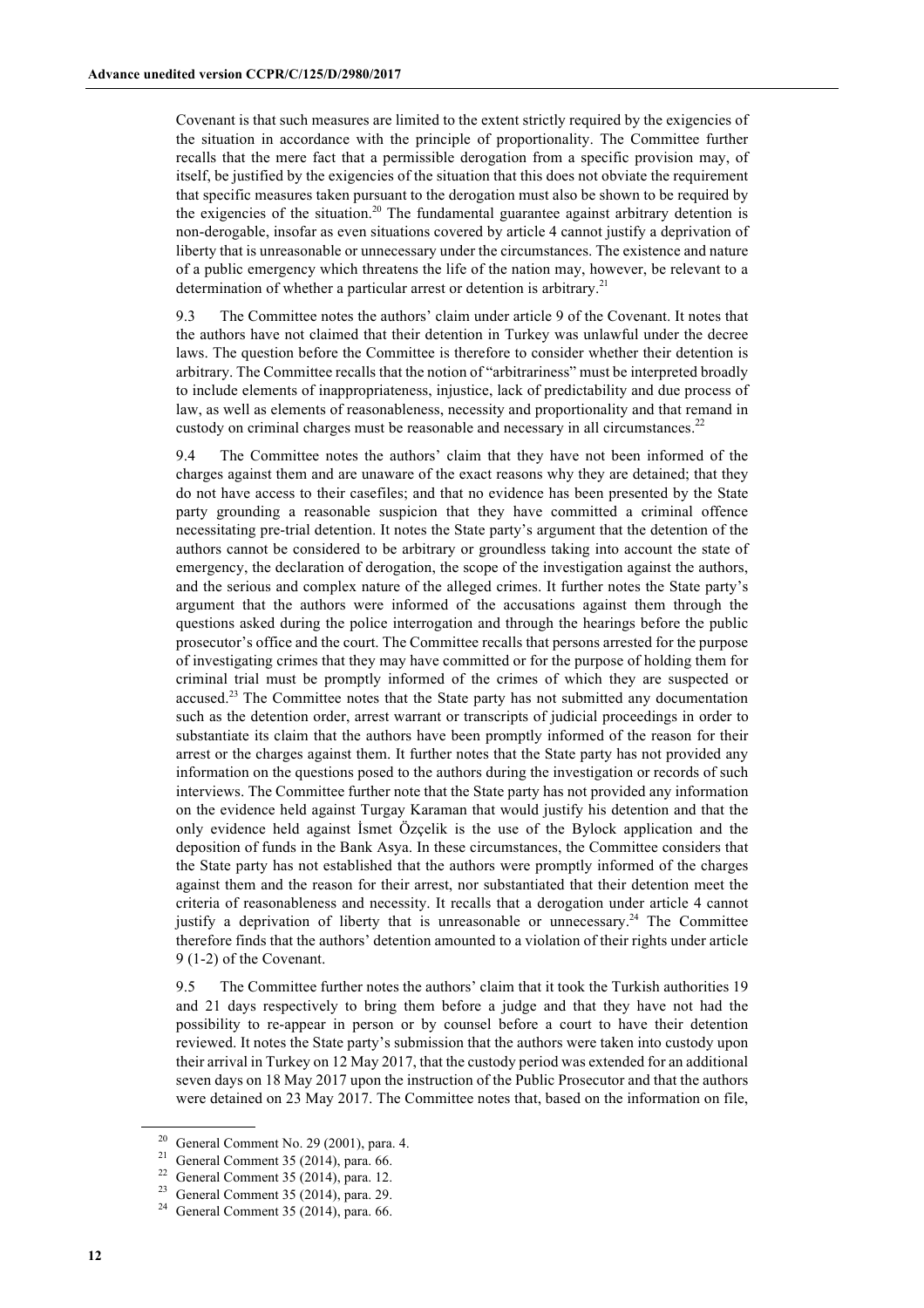it appears that the authors were detained by Malaysian authorities prior to their removal to Turkey, according to the author's claims, at the request of Turkish authorities (see para.8.9). However, in the absence of any concrete information in the file that would suggest that the authors were under the effective control of Turkish authorities before their removal to Turkey, the Committee considers that the detention period attributed to Turkish authorities started on 12 May 2017. The authors were brought before a judge on 23 May 2017, namely 11 days after having been taken into custody by Turkish authorities.

9.6 The Committee recalls that any person arrested or detained on a criminal charge shall be brought promptly before a judge or other officer authorized by law to exercise judicial power. The right is intended to bring the detention of a person in a criminal investigation or prosecution under judicial control. It is inherent to the proper exercise of judicial power that it be exercised by an authority which is independent, objective and impartial in relation to the issues dealt with. Accordingly, a public prosecutor cannot be considered as an officer exercising judicial power under article  $(9)$  3 of the Covenant.<sup>25</sup> While the exact meaning of "promptly" may vary depending on objective circumstances, delays should not exceed a few days from the time of arrest. Any delay longer than 48 hours must remain absolutely exceptional and be justified under the circumstances.<sup>26</sup> The Committee notes that any derogation from this time frame in times of public emergency must be justified as strictly required by the exigencies of the situation. After an initial determination has been made that pretrial detention is necessary, there should be periodic re-examination of whether it continues to be reasonable and necessary in the light of possible alternatives.<sup>27</sup>

9.7 The Committee notes that in the authors' case it took 11 days before they were brought before a judge and that consequently they were not brought promptly before a judge or judicial officer. The Committee further notes the authors' claims that since the detention hearing on 23 May 2017 they have not had the possibility to re-appear in person, or via counsel in order for the detention decision to be re-examined, a period amounting to almost two years. It notes that the State party has not refuted the authors' claims in this regard and that the State party has also not provided any information on whether the detention decisions against the authors have been periodically re-examined. The Committee considers that such a delay and lack of re-examination of the necessity and reasonableness of the authors' continued detention, especially taking into account its findings as concerns the authors' claims under article 9 (1-2), cannot be considered as strictly required by the exigencies of the situation. The Committee accordingly finds a violation of the authors' rights under article 9 (3) of the Covenant.

10. The Committee, acting under article 5 (4) of the Optional Protocol, is of the view that the facts before it disclose a violation of the authors' rights under article 9 (1-3) of the Covenant.

11. In accordance with article 2 (3) (a) of the Covenant, the State party is under an obligation to provide the authors with an effective remedy. This requires it to make full reparation to individuals whose Covenant rights have been violated. Accordingly, the State party is obligated, inter alia, to release the authors and provide them with adequate compensation for the violations suffered. The State party is also under an obligation to take all necessary steps to prevent the occurrence of similar violations in the future.

12. Bearing in mind that, by becoming a party to the Optional Protocol, the State party has recognized the competence of the Committee to determine whether there has been a violation of the Covenant and that, pursuant to article 2 of the Covenant, the State party has undertaken to ensure to all individuals within its territory or subject to its jurisdiction the rights recognized in the Covenant and to provide an effective and enforceable remedy when it has been determined that a violation has occurred, the Committee wishes to receive from the State party, within 180 days, information about the measures taken to give effect to the Committee's Views. The State party is also requested to publish the present Views and disseminate them broadly in the official language of the State party.

<sup>&</sup>lt;sup>25</sup> General Comment 35 (2014), para. 32.

<sup>26</sup> General Comment 35 (2014), para. 33.

 $27$  General Comment 35 (2014), para. 38.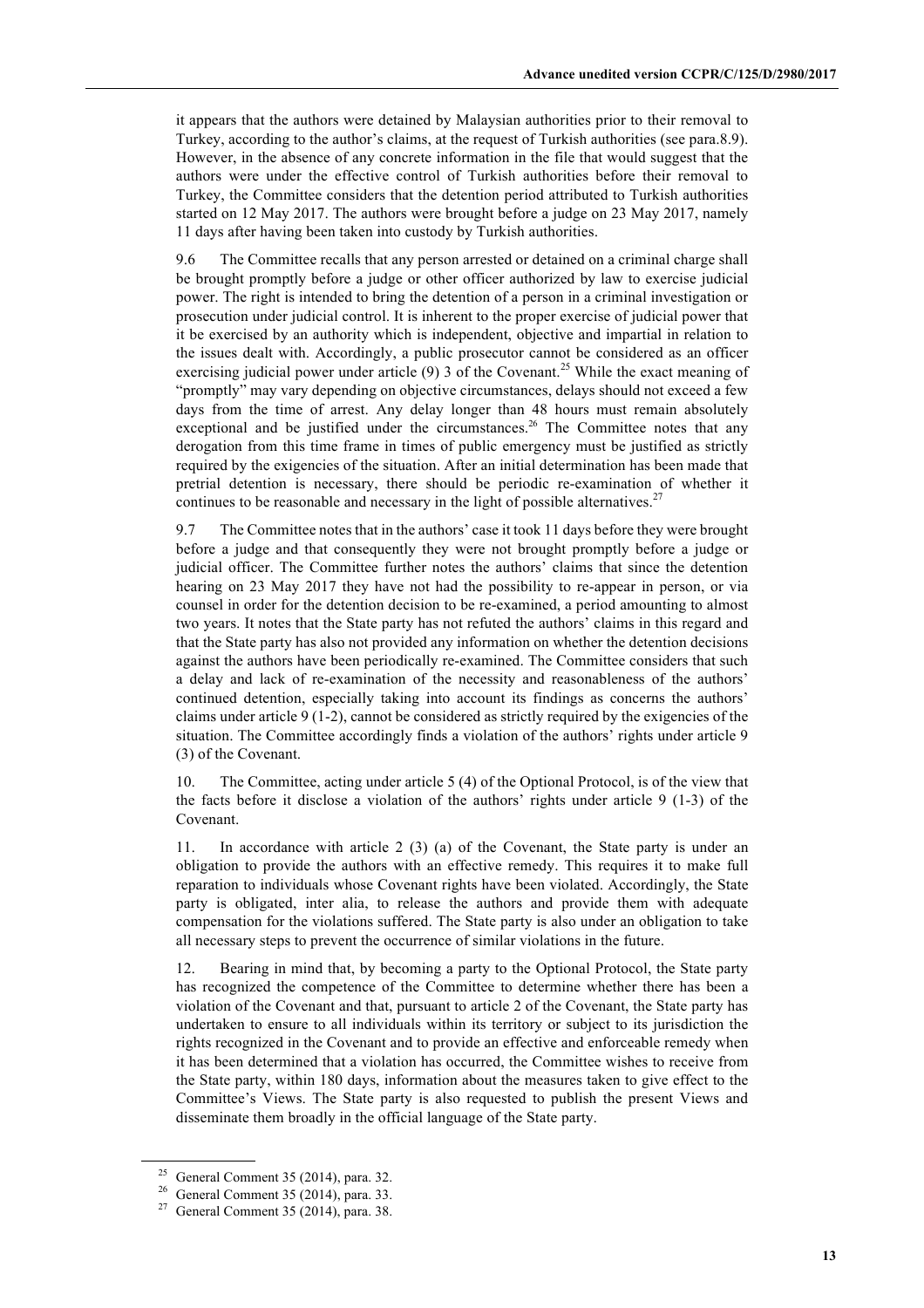## **Annex**

## **Individual Opinion of Mr. Gentian Zyberi (partly concurring, partly dissenting)**

### **Background**

1. On 15 July 2016, Turkey suffered a coup d'Etat, a criminal attack against the Turkish constitutional order, aimed at overthrowing the Turkish government and President Erdoğan. Turkey gave notice to the Secretary-General of a derogation under article 4 of the Covenant on 2 August 2016, whereby measures taken may involve derogation from obligations under the ICCPR regarding Articles 2/3, 9, 10, 12, 13, 14, 17, 19, 21, 22, 25, 26 and 27 (para. 1.1 and footnote 3 of the Committee's views). The state of emergency in Turkey was lifted as of 19 July 2018 (para. 1.1).

#### **Concurring opinion**

2. I am fully agreed with the Committee that the facts of the case reveal a violation of Article 9(1-3) of the Covenant (para. 10). Turkey has not established that the authors were promptly informed of the charges against them and the reason for their arrest, nor substantiated that their detention meet the criteria of reasonableness and necessity. This has led the Committee to find that the authors' detention amounted to a violation of their rights under article 9 (1-2) of the Covenant (para. 9.4). Furthermore, as the Committee has found, a delay and lack of re-examination of the necessity and reasonableness of the authors' continued detention, especially taking into account its findings as concerns the authors' claims under article  $9(1-2)$ , cannot be considered as strictly required by the exigencies of the situation. This has led the Committee to find a violation of the authors' rights under article 9(3) of the Covenant (para. 9.7).

## **Dissenting opinion**

3. I am unable to join the Committee's decision to declare inadmissible under Article 1 of the Optional Protocol the authors' claim of violation of Article 9 for their unlawful rendition from Malaysia to Turkey.<sup>1</sup> The authors have claimed that they have been subject to attempted kidnapping (para. 2.2), and that no extradition hearing had been held or judicial decision taken in that regard (para. 2.4). According to the authors' Malaysian lawyer, the Malaysian Special Branch covertly rendered them into the custody of Turkish intelligence officers in the evening of 11 May 2017, after which they were removed to Ankara without any notification to their family or legal counsel (para. 7.3). Turkey has not provided any documents pertaining to the removal of the authors from Malaysia, neither to the authors nor to the Committee. Under these circumstances, the Committee should have accepted the authors' claim and found Turkey responsible for violating Article 9 based on its complicity and active role in the authors' unlawful removal from Malaysia.

4. I also depart from the Committee's finding of inadmissibility of the authors' claims under Articles 7, 10 and 14 pursuant to article 5(2)(b) of the Optional Protocol. First, from a general perspective the overall legal environment in Turkey after the coup has been negatively affected, including that part of the legal profession administering criminal justice for individuals alleged to have been a part of or affiliated with  $FETÖ/PDY$ .<sup>2</sup> Secondly, and specifically related to the case at hand, the authors have tried to use the legal venues reasonably available to them, to no avail.

<sup>&</sup>lt;sup>2</sup> See, inter alia, Opinion on Emergency Decree Laws NOS. 667-676 Adopted Following the Failed Coup of 15 July 2016, adopted by the Venice Commission at its 109th Plenary Session (Venice, 9-10 December 2016), especially pp. 32-38.



<sup>1</sup> Malaysia is not a party to the Covenant and the Optional Protocol.